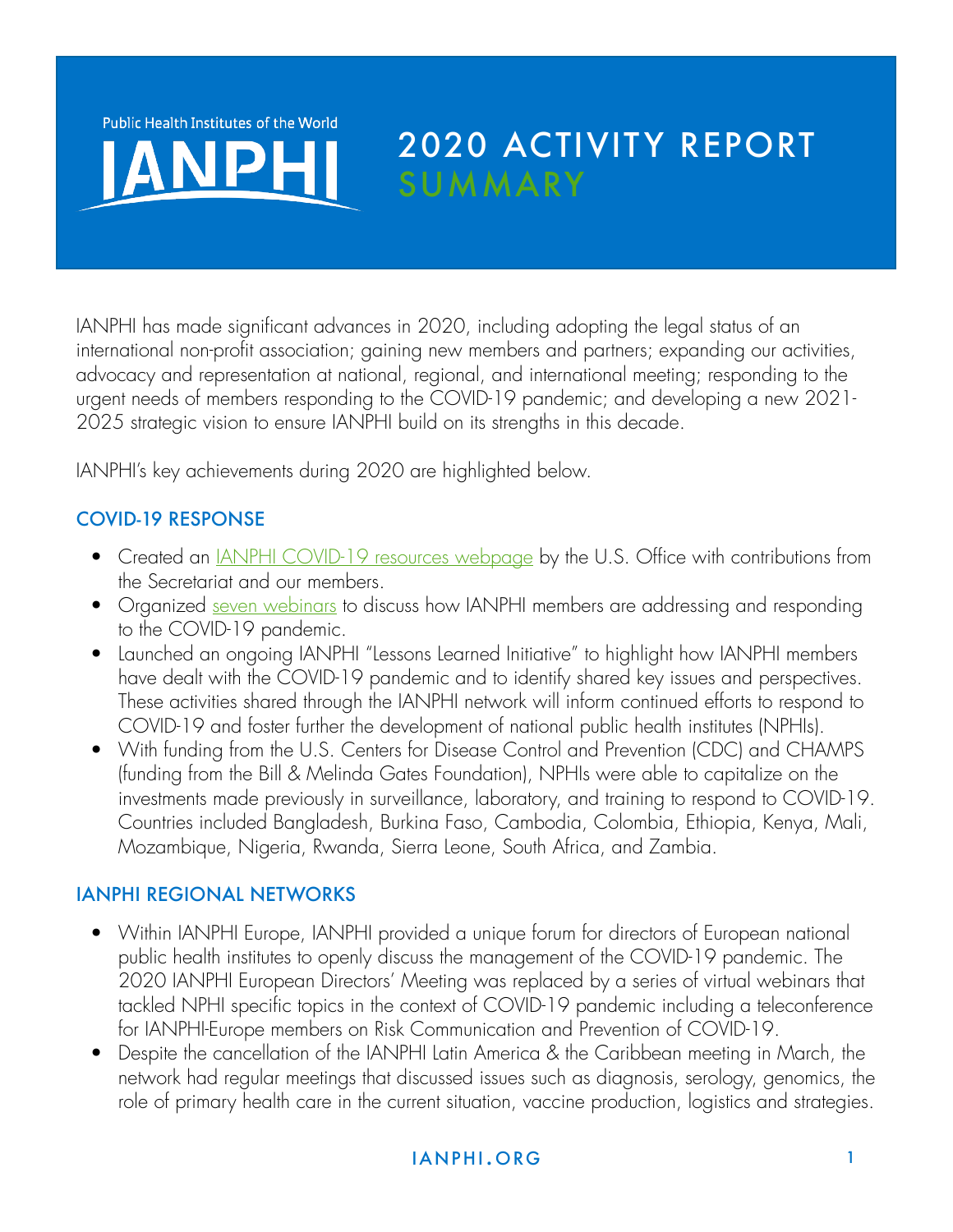- Members of IANPHI Asia organized two webinars on national public health response to COVID-19 led by the Korea Centers for Disease Control and Prevention and the Chinese Center for Disease Control and Prevention, respectively. IANPHI Asia network contributed actively to the "IANPHI Lessons Learned" initiative.
- The IANPHI Africa regional meeting held during the IANPHI annual meeting in Addis Ababa, Ethiopia in 2019 was supported by funding from U.S. CDC. It covered topics related to leadership and capacity building of African NPHIs. The IANPHI Africa regional network also led a Francophone webinar highlighting the NPHI directors from Burkina Faso, Côte d'Ivoire and Guinea discussing how their institutes responded to the COVID-19 pandemic. The IANPHI Africa regional network also actively shared lessons learned from COVID-19 during a series of calls with Anglophone and Francophone countries.

#### WORKING WITH PARTNERS

- Collaboration with the headquarters of the World Health Organization (WHO), along with the active work with WHO EURO, continued benefiting all involved parties.
- With the Agency for Public Health Education Accreditation (APHEA), IANPHI now has a role in accreditation of education and training programmes in public health, in partnership with Association of Schools of Public Health in the European Region (ASPHER).
- IANPHI's communications team provided support for Africa CDC Institute for Workforce Development Clinical Community of Practice weekly webinars.

#### TOOLS AND BEST PRACTICES

- Despite restrictions on travel due to COVID-19, IANPHI U.S. Office and U.S. CDC continued to successfully introduce NPHIs to the Stage Development Tool (SDT). The first virtual implementation of the SDT was performed with Cote d'Ivoire's Institut National de Santé Publique in September 2020. The SDT offers facilitated discussion guides, to determine a NPHI's level of maturity and identify internal capacities to develop, which enables an NPHI to create work plans in order to strengthen their public health functions.
- IANPHI and U.S. CDC updated two SDT discussion quides (laboratories and International Health Regulations) and created two new guides focused on multisectoral efforts and nationalsubnational relationships.
- IANPHI developed a <u>Best Practice on Peer-to-Peer Visits</u> and a related <u>[Case Study](https://www.ianphi.org/_includes/documents/sections/tools-resources/best-practices-case-studies/bp-cs-pakistan-netherlands-final.pdf)</u> featuring NIH Pakistan and the Netherlands' RIVM are available on the IANPHI website. Fostering connections among NPHIs is a core tenet of IANPHI's mission. IANPHI supports these linkages in a number of ways. One strategy is peer-to-peer visits, in which leaders and staff from one NPHI visit each other to share experiences, lessons learned, and wisdom about building or strengthening NPHIs.